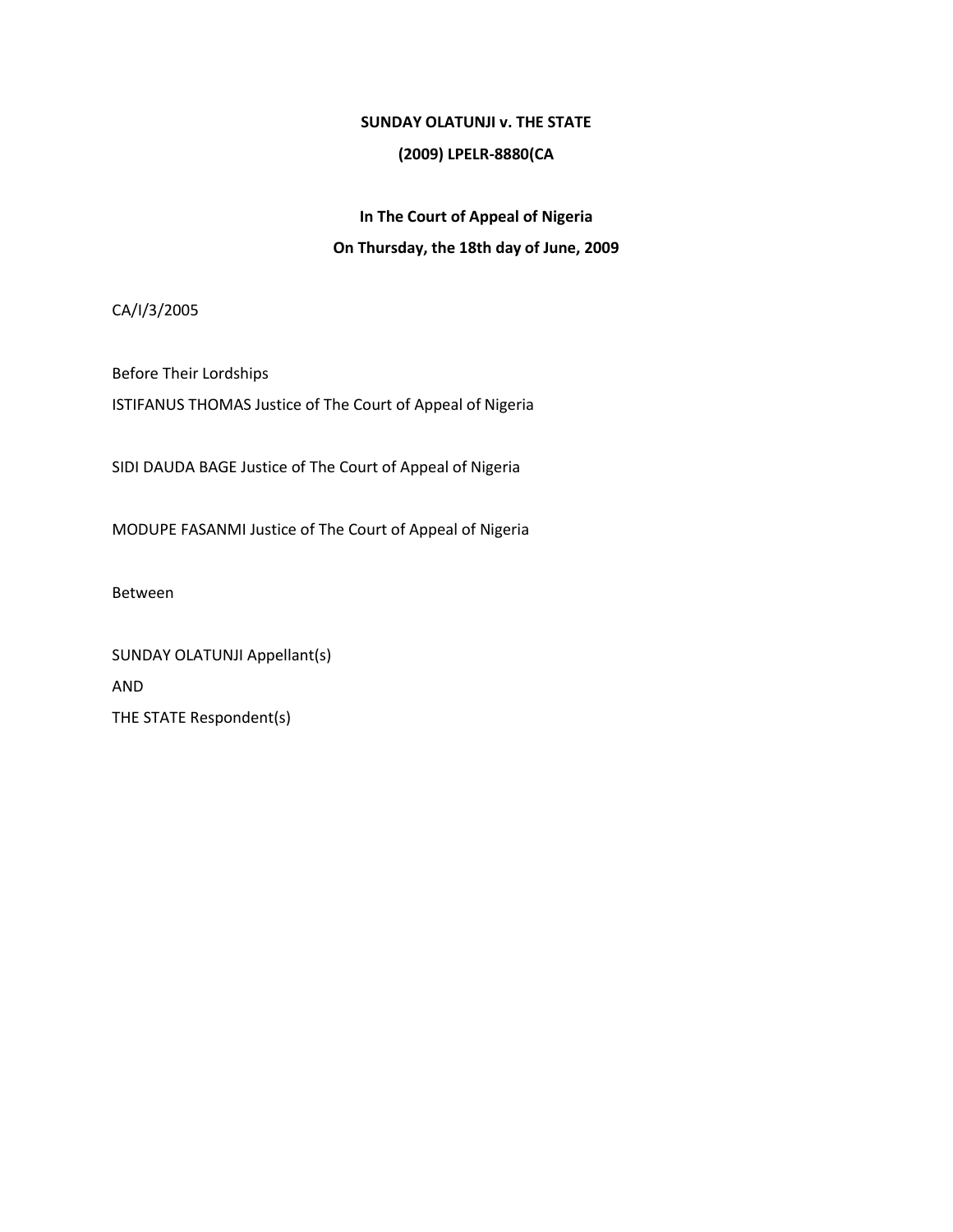#### RATIO DECIDENDI

1. CRIMINAL LAW AND PROCEDURE - ALIBI: Whether every failure of the Police to investigate an alibi raised by an accused person is fatal to the case of the prosecution

"It is settled principle of law that it is not every failure of the Police to investigate an alibi raised by an accused person that is fatal to the case of the prosecution. See PATRICK NJOVENS 8r. ORS V. THE STATE (1975) 5 S.C page 12 at 47 where the Supreme Court held "There is nothing extraordinary or exoteric in a plea of alibi. Such a plea postulates that the accused person could not have been at the scene of crime and only inferentially that he was not there. Even if it is the duty of the prosecution to check on a statement of alibi by an accused person and disprove the alibi or attempt to do so, there is inflexible and for invariable way of doing this. If the prosecution adduces sufficient and acceptable evidence to fix the person at the scene of crime at the material time, surely his alibi is thereby logically and physically demolished." Per FASANMI, J.C.A. (P. 23, paras. C-G) (...read in context)

2. CRIMINAL LAW AND PROCEDURE - CHARGE OF MURDER: Ingredients that must be proved by prosecutor to secure a conviction on a charge of murder

"From plethora of judicial authorities, it is now well settled that to secure a conviction on a charge of murder, the prosecution must prove (1) That the deceased had died (2) That the death of the deceased had resulted from the act of the Appellant and (3) That the act or omission of the accused which caused the death of the deceased was intentional with the full knowledge that death or grievous bodily harm was its probable consequences. See the cases of ONAH V. THE STATE (1985) 2 N.S.C.C 361 at 1369 per Oputa J.S.C., NWAEZE V. THE STATE (1996) 2 N.W.L.R part 428 at page 1, YAKI V. THE STATE(2008) All F.W.L.R page 618 at 632 paras B-D. These three ingredients must co-exist and where one of them is absent or tainted with some doubt, the charge cannot be said to have been proved. See OBUDU V. THE STATE (19991) 6 N.W.LR part 198 at 433 and OGBA V. THE STATE (1992) 2 N.W.L.R part 222 at 164." Per FASANMI, J.C.A. (Pp. 14-15, paras. G-D) (...read in context)

3. CRIMINAL LAW AND PROCEDURE - CONTRADICTION IN WITNESS EVIDENCE: Whether a court of law is enjoined to consider the total package of the defence and not to go to the minutest details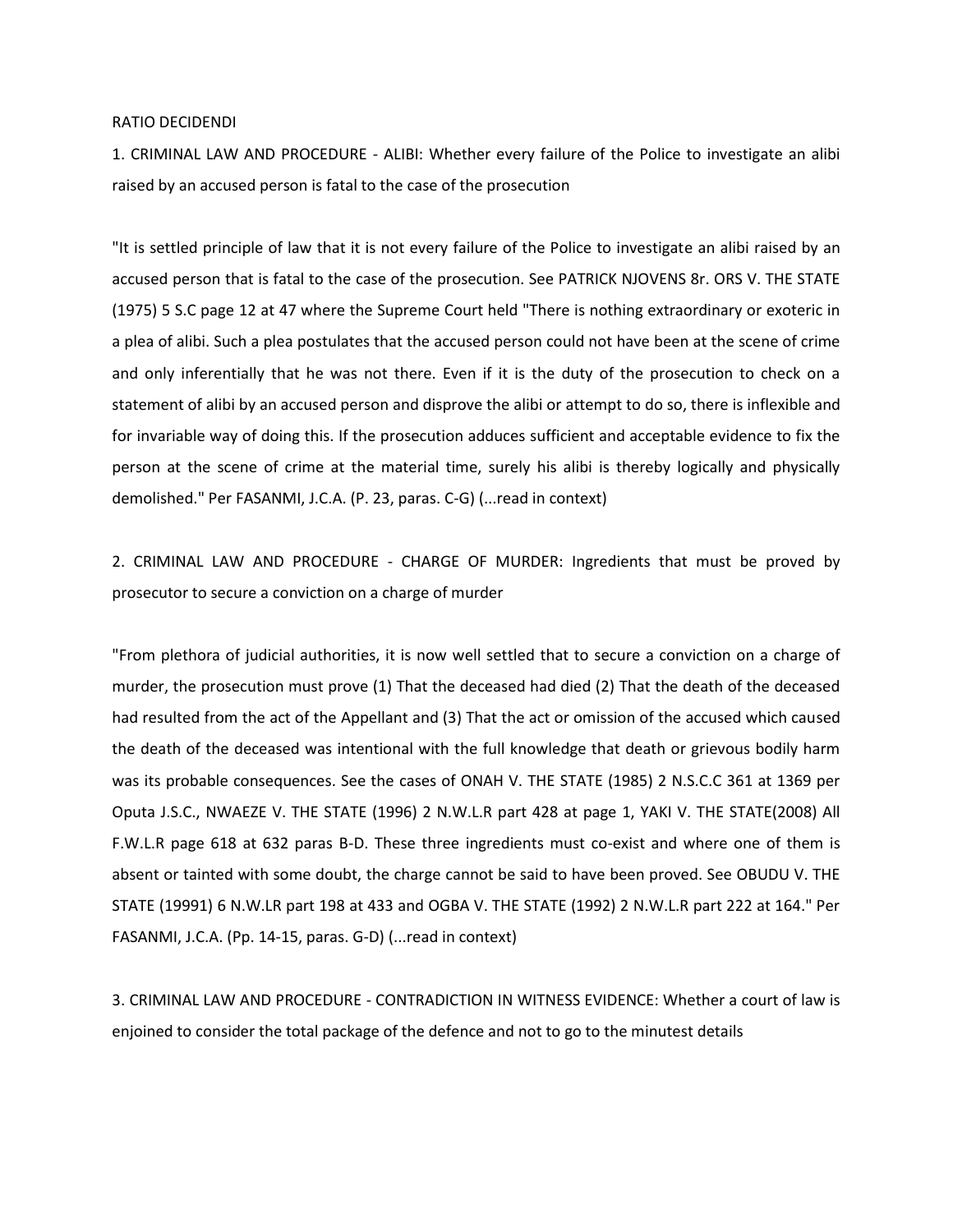"The Court is unable to find any contradiction in the evidence of P.W2 and P.W4 as alleged by the Appellant's Counsel as a court of law is enjoined to consider the total package of the defence and not to go to the minutest details. If every contradiction however trivial to the overwhelming evidence before the trial, will vitiate a trial, all prosecution cases will fail. Human faculty may miss details due to lapse of time and error in narration in order of sequence. A contradiction to be fatal to the prosecution's case must go to the substance of the case and not be of minor nature. " Per FASANMI, J.C.A. (P. 21, paras. D-G) (...read in context)

4. EVIDENCE - EVIDENCE OF A CHILD: Whether where a child comprehends the essence of an oath and the Court is satisfied, such can form the opinion of the Court

"The opinion about a child witness is as the section clearly shows, "the opinion of the Court" so that when a Judge sits alone, he is undoubtedly the person whose opinion is relevant. See ONYEGBU V. THE STATE (1995) 14 S.C.N.J page 275 at 288. Where the child comprehends the essence of an oath and the Court is satisfied, the first question is also impliedly satisfied see PETER VS. THE STATE (1997) 12 S.C.N.J page 53 at 66 where the Supreme Court held: "Where in the opinion of the Court, a child understands the nature of an oath, it is not necessary for the Court to carry out further preliminary investigation for the purpose of ascertaining whether the child has sufficient intelligence to satisfy his giving evidence and understands the duty of speaking the truth as prescribed by Section 183 of the Evidence Act". The Court was satisfied that P.w3 understood the meaning of giving evidence on oath." Per FASANMI, J.C.A. (P. 25, paras. B-G) (...read in context)

5. CRIMINAL LAW AND PROCEDURE - MURDER: Whether or not in case of murder a man is taken to have intended the natural consequences of his act

"Let me however quickly say that in our jurisprudence, a man is taken to have intended the natural consequences of his act. I will also add that the Appellant shooting the deceased with a gun knew to his knowledge that it would cause death and it is heavier in retaliation for slapping and hitting one with a plate. I hold that the act of the Appellant which caused the death of the deceased was intentional with the full knowledge that death or grievous bodily harm was its probable consequences." Per FASANMI, J.C.A. (P. 17, paras. D-F) (...read in context)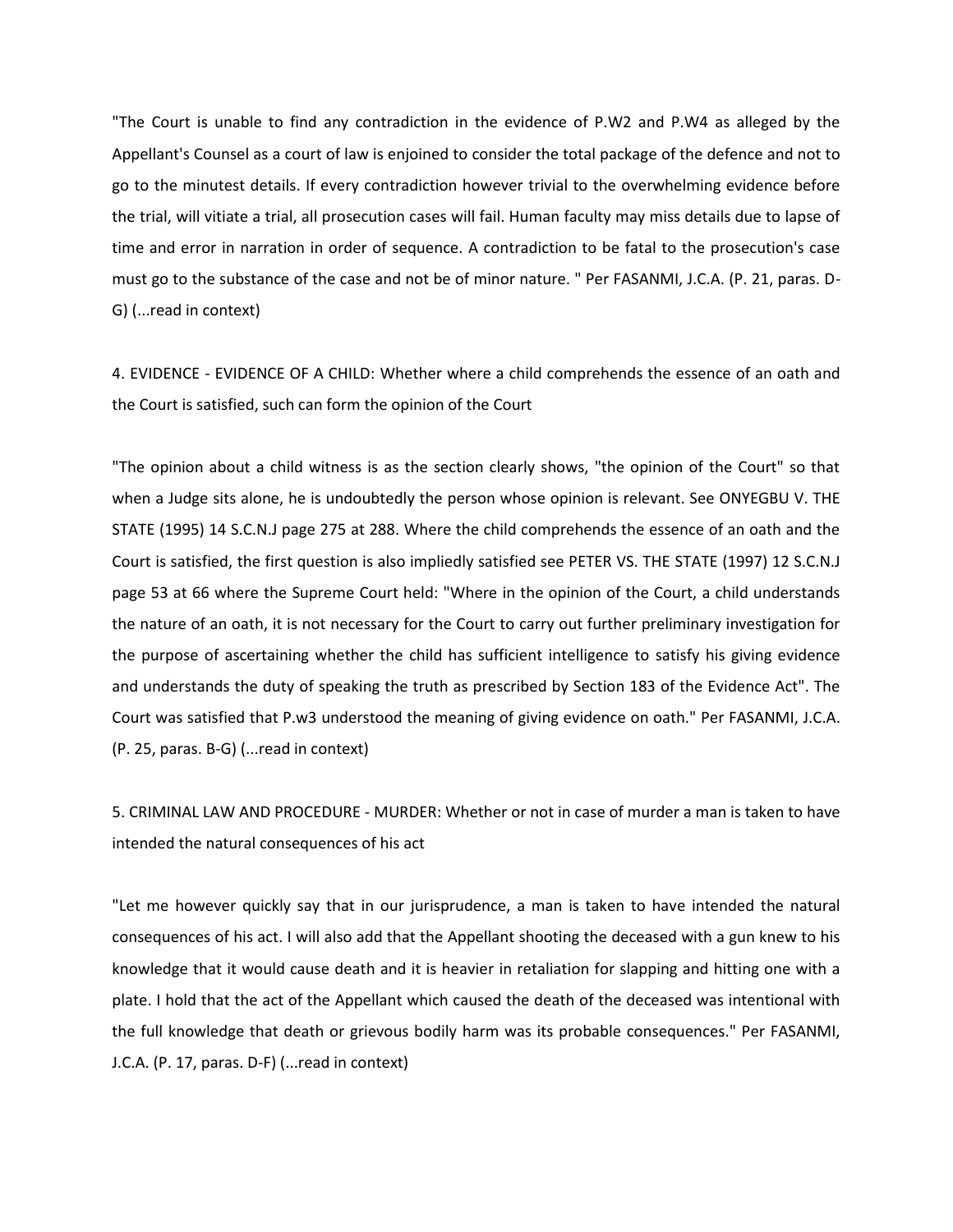6. CRIMINAL LAW AND PROCEDURE - MURDER CASES: Whether the failure to tender in evidence the instrument used for committing the offence of murder is not fatal to the case of the prosecution

"Let me say also that in murder cases, the failure to tender in evidence the instrument used for committing the offence of murder i.e. the gun in this instance or failure to take the exhibit for forensic analysis is not fatal to the case of the prosecution or sufficient to dislodge the case of the prosecution that there was no proof beyond reasonable doubt. " Per FASANMI, J.C.A. (Pp. 19-20, paras. G-A) (...read in context)

7. INTERPRETATION OF STATUTE - ORDER 15 OF THE HIGH COURT OF APPEAL ACT: Provisions of Order 15 of the Court of Appeal Act

"Order 15 of the Court of Appeal Act empowers this Court to make an order on such terms as the Court thinks just, to ensure the determination of the merits of the real question in controversy between the parties. The omission of the trial Judge to conduct trial within trial with a view to determining the voluntariness of Exhibits B does not vitiate the conviction as contended by the Appellant's Counsel. The Court of Appeal even though cannot hold a trial within trial as the trial court could have done, yet where there are sufficient materials before the Court of Appeal, it can determine the voluntariness or otherwise of a confessional statement based on the evidence on record. See the case of GEORGE V. THE STATE (2009) 1 N.W.L.R Part 1122 page 325 at 350 paras G-H. Exhibit B had been tested under the (6) six questions that a Judge should ask himself and consider before deciding on the voluntariness and I am satisfied that the confessional statement was voluntary and therefore admissible." Per FASANMI, J.C.A. (Pp. 20-21, paras. G-D) (...read in context)

8. CRIMINAL LAW AND PROCEDURE - RETRACTION OF A CONFESSIONAL STATEMENT: Whether a retraction from a confessional statement by an accused does not ipso facto render it inadmissible in evidence

"Retraction from a confessional state by an accused person of having made such a statement does not ipso facto render it inadmissible in evidence and in this respect a confession contained in a statement made to the Policies not to be treated differently from any other confession. See BATURE V. THE STATE (1994) 1 N.W.L.R part 320 at 267; SHITTU V. THE STATE (1990) 1 ALL N.L.R at 228; EGHOGHONOMEVS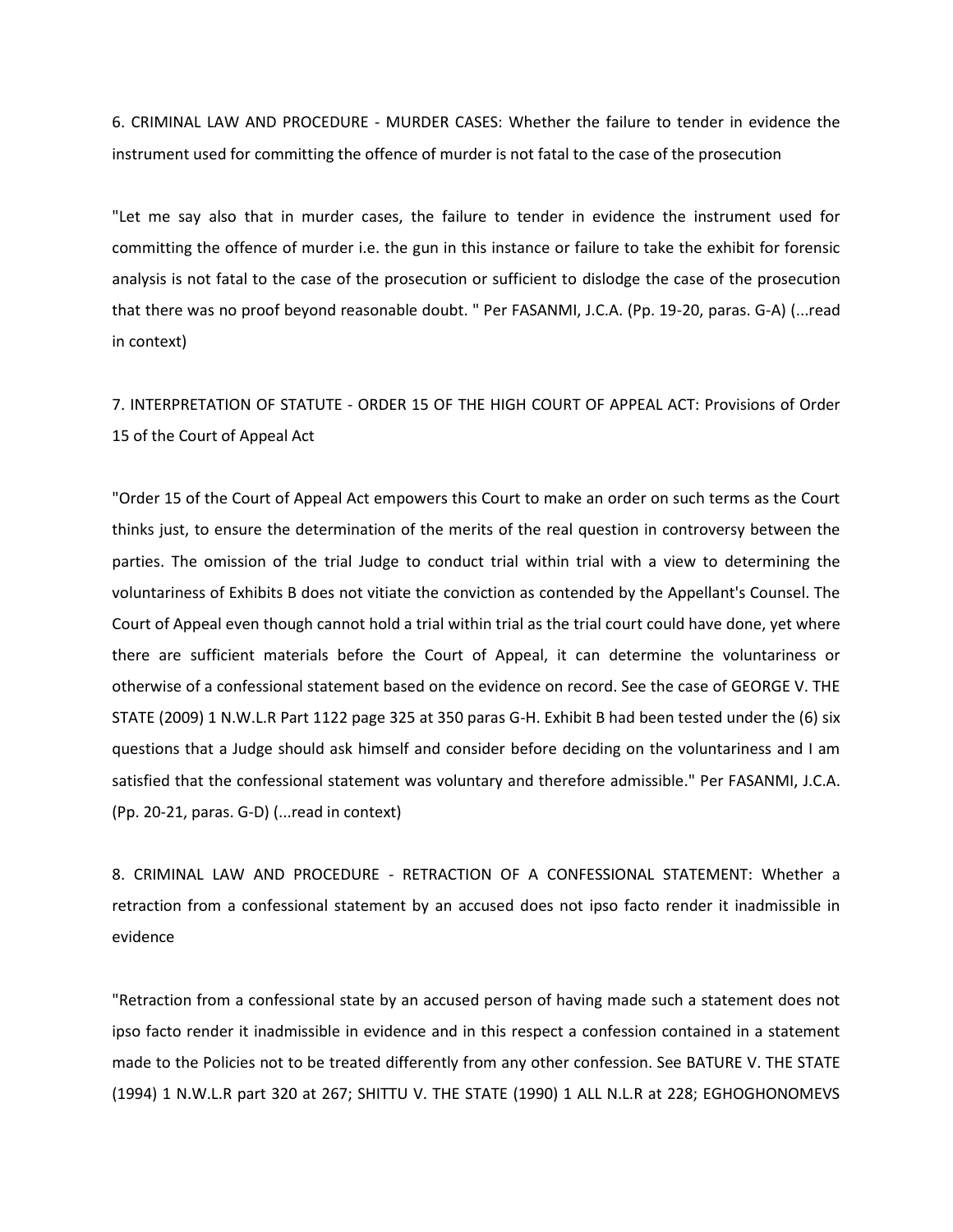THE STATE (1993) 7 N.W.L.R Part 306 at 383 and AYO V. THE STATE (2009) VOL. 8 W.R.N page 134 at pages 152-153 lines 35-5." Per FASANMI, J.C.A. (P. 18, paras. A-C) (...read in context)

9. CONSTITUTIONAL LAW - RIGHT OF AN ACCUSED TO AN INTERPRETER: Whether an accused has a right to an interpreter and such right must therefore be claimed at the time of his trial not after

"The law has for long been settled that the Constitutional right granted to an accused to have an interpreter could not be invoked on appeal by an Appellant who had been represented by Counsel at the trial as a ground for setting aside a conviction unless he claimed that right at the proper time and was denied of it. An accused must therefore claim his right to an interpreter at the time of his trial not after, for the first time an appeal. See ONYIA VS. THE STATE (2008) 36 N.S.C.Q.R page 1090 at 1125 per I.T Muhammad J.S.C. Appellant was represented by Counsel at the trial Court throughout the proceedings. It is for the Appellant or his Counsel to take the initiative of bringing this fact to the notice of the Court at the earliest opportunity or as soon as the situation has arisen. If he does not claim the right at the proper time, he may not be able to have a valid complaint afterwards for example an appeal. See DURWODE V. THE STATE (2000) 12 S.C Part 1 page 1 at 18 lines 10-20." Per FASANMI, J.C.A. (Pp. 25- 26, paras. G-D) (...read in context)

10. CRIMINAL LAW AND PROCEDURE - TRUTH AND VOLUNTARINESS OF AN ACCUSED PERSON: What must be considered by the court in determining the truth or voluntariness of an accused person

"To determine the truth or voluntariness of an accused person, the Court would have to consider the following: (1) Is there anything outside the confession to show that it is true? P.w1 Dr. Adeneken who performed the postmortem examination stated that he found an entry point of a gunshot on the right side of the abdomen of the deceased. When he opened up the abdomen, he recovered a few pellets and he concluded that the cause of death was as a result of gun shot wound. See page 13 lines 11-15 of the record. (2) Is it corroborated? The statement made by the deceased to her father in law (P.W2) that the Appellant had shot her which is admissible under Section 7 of the Evidence Act as to how the deceased got the injury found on her has corroborated the confessional statement i.e. Exhibit B. See page 14 lines 6-7 of the record. (3) Are the relevant statements made in it of facts true as far as they can be tested? The fact of the appellant quarrelling with the deceased in the said statement Exhibit B was also corroborated or confirmed by P.w3 in his evidence that the Appellant and the deceased were quarrelling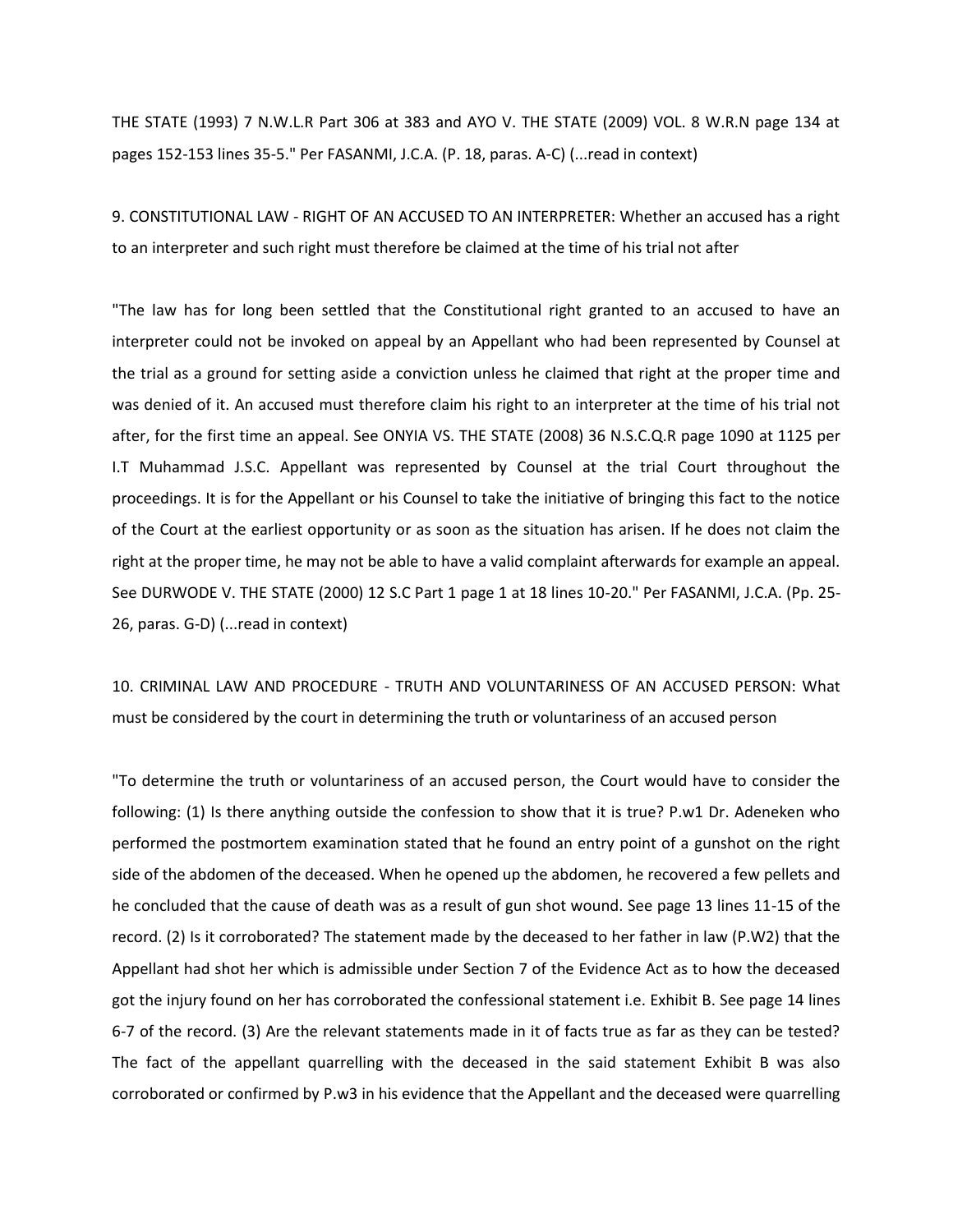See page 15 lines 10-12 of the record. The Police could not have manufactured the facts contained in Exhibit B. (4) Whether the Appellant had the opportunity of committing the crime. The Appellant's alibi was raised for the first time in court when he was giving evidence and P.w3 in his evidence stated at page 15 lines 14-15 thus "On that date myself, my junior brother Olaolu, the accused and late Fausat were the people at home". The statement had fixed the Appellant at the scene of crime. The Appellant said he escaped after firing in Exhibit B. See page 9 line 17. (5) Is his confession possible? It is possible for young couple to quarrel over feeding allowance of their child when faced with financial problem see Exhibit B. (6) Is it consistent with other facts, which have been ascertained and have been proved? It is consistent with the evidence of P.W1, P.W2 and P.W3 on the record of proceedings." Per FASANMI, J.C.A. (Pp. 18-19, paras. C-F) (...read in context)

## 11. CRIMINAL LAW AND PROCEDURE - VOLUNTARINESS OF A CONFESSIONAL STATEMENT: When is the appropriate stage to raise an objection to a confessional statement

"On the issue of the voluntariness of the confessional statement i.e. exhibit B Appellant's Counsel did not object at the stage of tendering the statement. The appropriate stage to raise an objection to a confessional statement is when it is about to be tendered in evidence especially where the accused person is represented by Counsel and it is assumed that he ought to know what to do at each stage of proceeding. The retraction was made when the Appellant was testifying at the trial Court. Any belated denial of the voluntariness of a confessional statement or its retraction is a mere after thought. See: NWACHUKWU V. STATE (2004) 17 N.W.L.R Part 902 at 262; USUANG V. STATE (2009) 1 ALL F.W.L.R pg 1203 paras C-D " Per FASANMI, J.C.A. (P. 20, paras. C-G) (...read in context)

MODUPE FASANMI, J.C.A. (Delivering the Leading Judgment): This is an appeal against the decision of Ogun State High Court of Justice Holden at Abeokuta in Abeokuta Judicial Division which was delivered on the 17th of July 2003.

The Appellant was charged at the trial Court with the murder of his wife Fausat Sunday at Owode Egba on 29th September, 1999. The Appellant shot the wife with a gun during a quarrel which resulted from the wife's demand for money with which to feed their child. The case proceeded to trial and after concluding evidence on both sides and sequel to taking the final addresses, the trial Judge convicted the Appellant of the offence of murder and consequently sentenced him to death. Dissatisfied with the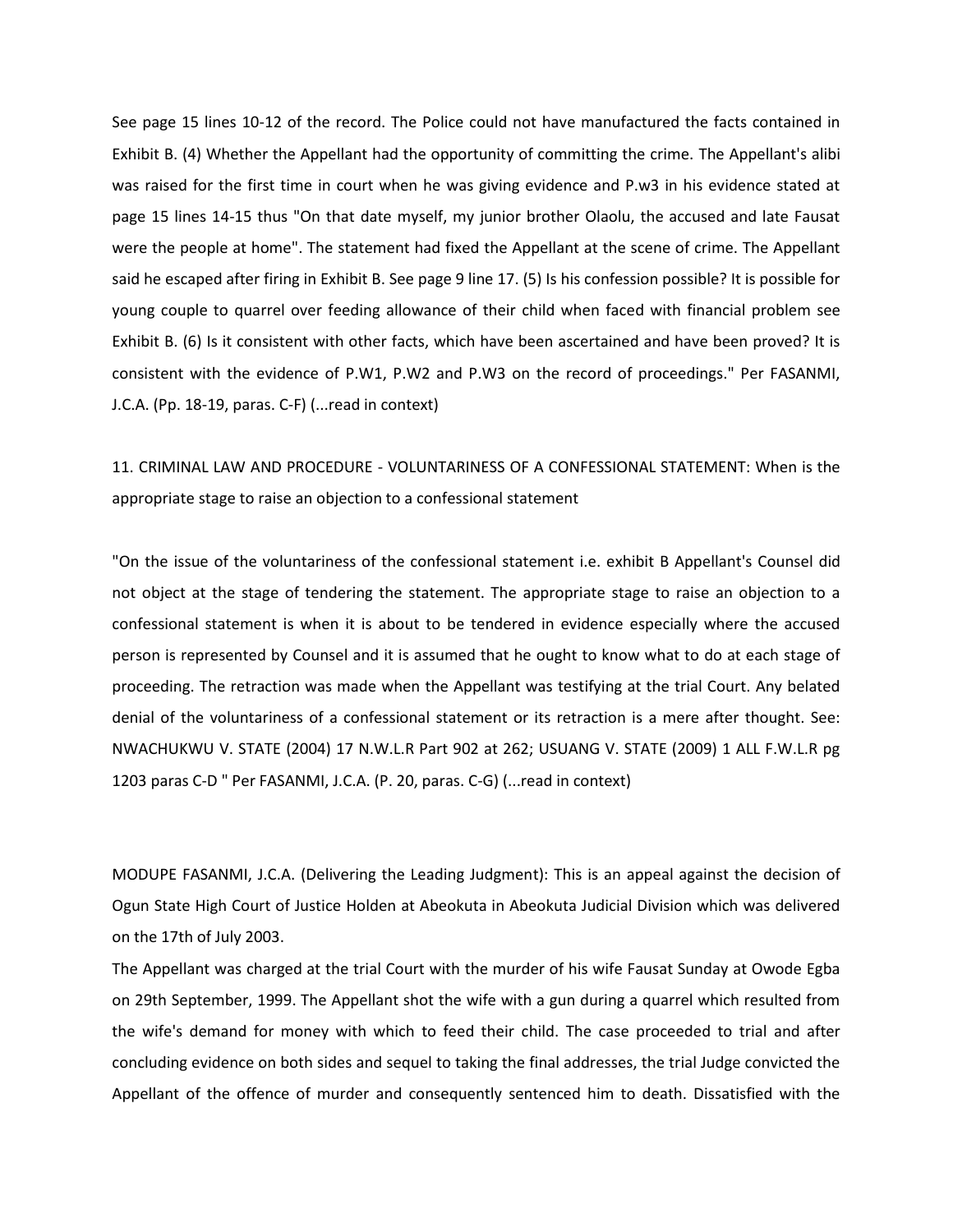judgment of the trial court the Appellant filed a notice of appeal on the 8th of October 2003 and appealed to this Court.

Appellant's brief was dated and filed on the 26th of January 2005 but was deemed properly filed and served on the 15th of September 2005. The Respondent did not file the Respondent's brief even though the statutory period allowed for the Respondent to do so have lapsed. Appellant subsequently filed an application on the 21st of November, 2005Â Â to hear the appeal on the Appellant's brief alone in default of the Respondent's brief. Application was granted on the 8th of April 2009.

At the hearing of the appeal, learned Counsel for the Appellant adopted his brief and relied on the arguments contained therein. Â Â Respondent's Counsel was served with the hearing notice. Appellant's Counsel distilled four issues for determination from the five amended grounds of appeal as follows:

(1) Whether the learned trial Judge was right in law to convict the Appellant of the offence of murder without first taking all the evidence before the Court into consideration.

(2) Whether the learned trial Judge was right in law to convict the Appellant of the offence of murder even though the prosecution did not investigate, at all, the defence of alibi made by the Appellant to the police ever before the Appellant was arraigned in court.

(3) Whether the learned trial Judge was right in law to:

(i) receive the sworn testimony of a child in evidence without first determining whether the child was sufficiently intelligent to understand questions put to him and

(ii) Conduct part of the trial of the Appellant in a language neither understood by nor interpreted to the Appellant.

(4) Whether the learned trial Judge was right, in law, to convict the Appellant of murder when the prosecution did not prove its case against the Appellant beyond reasonable doubt.

A cursory look at the issues formulated by learned counsel for the Appellant reveal that Issues 1 & 4 are fragmented and split to the extent that they can be said to be proliferated as far as the primary complaint of the Appellant against the decision of the lower court is concerned. The point dealt with in the two issues by learned Counsel for the Appellant is that the prosecution did not adduce material and sufficient evidence to prove the guilt of the Appellant beyond reasonable doubt as required by law.

To avoid repetition issues 1 & 4 will be dealt with together in this judgment. Learned Counsel for the Appellant submits that the learned trial Judge believed and accepted Exhibit B as the confessional statement of the Appellant without considering and evaluating the contradictory testimonies of P.W2 & P.w4. He argued that the failure of the learned trial Judge to consider the testimonies of P.W2 and P.W4 made it impossible for the trial court to resolve the contradictions between these testimonies on one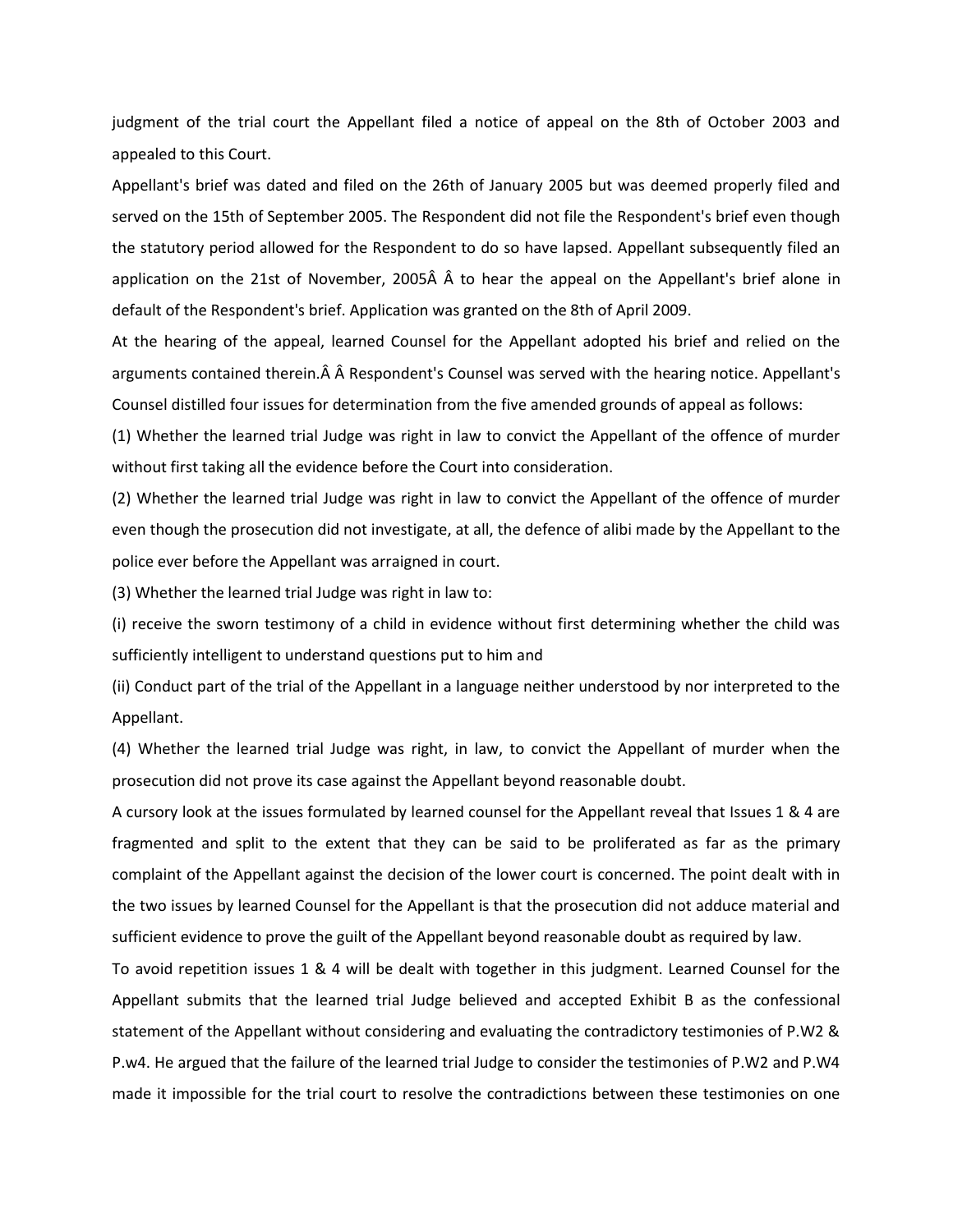hand and exhibit B on the other hand as to whether the Appellant voluntarily confessed to the crime. He referred to the case of IKEMSON V. THE STATE (1989) 3 N.W.L.R Part 110 page 455 at 467 para H. He further submitted that proper foundation was not laid before admitting exhibit B. It (i.e. exhibit B) was a secondary evidence, the original thereof having been lost with the case file. He urged the court to expunge exhibit B from the record and no reliance whatsoever should be placed on it. He submitted that the learned trial Judge ought to have evaluated all the evidence adduced by both sides before believing exhibit B assuming it was admissible. He referred to the cases of AWOPEJO VS. THE STATE (2002) 6 W.R.N 1 S.C pages 11-12 and OZIGBE V. AIGBE (1977) 7 S.C at page 1. He urged the court to resolve the doubt in P.W2's testimony in favour of the Appellant.

He canvassed further that there was no eye witness account of the Appellant shooting the deceased. The nearest the prosecution came to an eye witness evidence was the evidence of P.W3 who testified that the deceased and the Appellant were quarrelling and he later heard the deceased shouted for help. He submitted that in the absence of an eye witness, the prosecution should at least tender both the gun used by the Appellant to shoot the deceased and the forensic laboratory report to show that the gun was fired, that the pellets retrieved from the body of the deceased matched those fired by the gun and that the finger prints of the Appellant were on the gun.

From plethora of judicial authorities, it is now well settled that to secure a conviction on a charge of murder, the prosecution must prove

(1) That the deceased had died

(2) That the death of the deceased had resulted from the act of the Appellant and

(3) That the act or omission of the accused which caused the death of the deceased was intentional with the full knowledge that death or grievous bodily harm was its probable consequences.See the cases of ONAH V. THE STATE (1985) 2 N.S.C.C 361 at 1369 per Oputa J.S.C., NWAEZE V. THE STATE (1996) 2 N.W.L.R part 428 at page 1, YAKI V. THE STATE(2008) All F.W.L.R page 618 at 632 paras B-D. These three ingredients must co-exist and where one of them is absent or tainted with some doubt, the charge cannot be said to have been proved. See OBUDU V. THE STATE (19991) 6 N.W.LR part 198 at 433 and OGBA V. THE STATE (1992) 2 N.W.L.R part 222 at 164.

In the instant case, it admits of no argument that Fausat the wife of the Appellant died of gunshot. The evidence of the doctor who performed the post mortem examination (PW. 1) and Exhibit A are explicit on this fact. PW2 testified that he was on his farm when his son came to call him and when he got home, Fausat held on to him and told him that the Appellant had shot her. PW3 who happened to be the junior brother of the Appellant and a minor who gave evidence on oath after the court was satisfied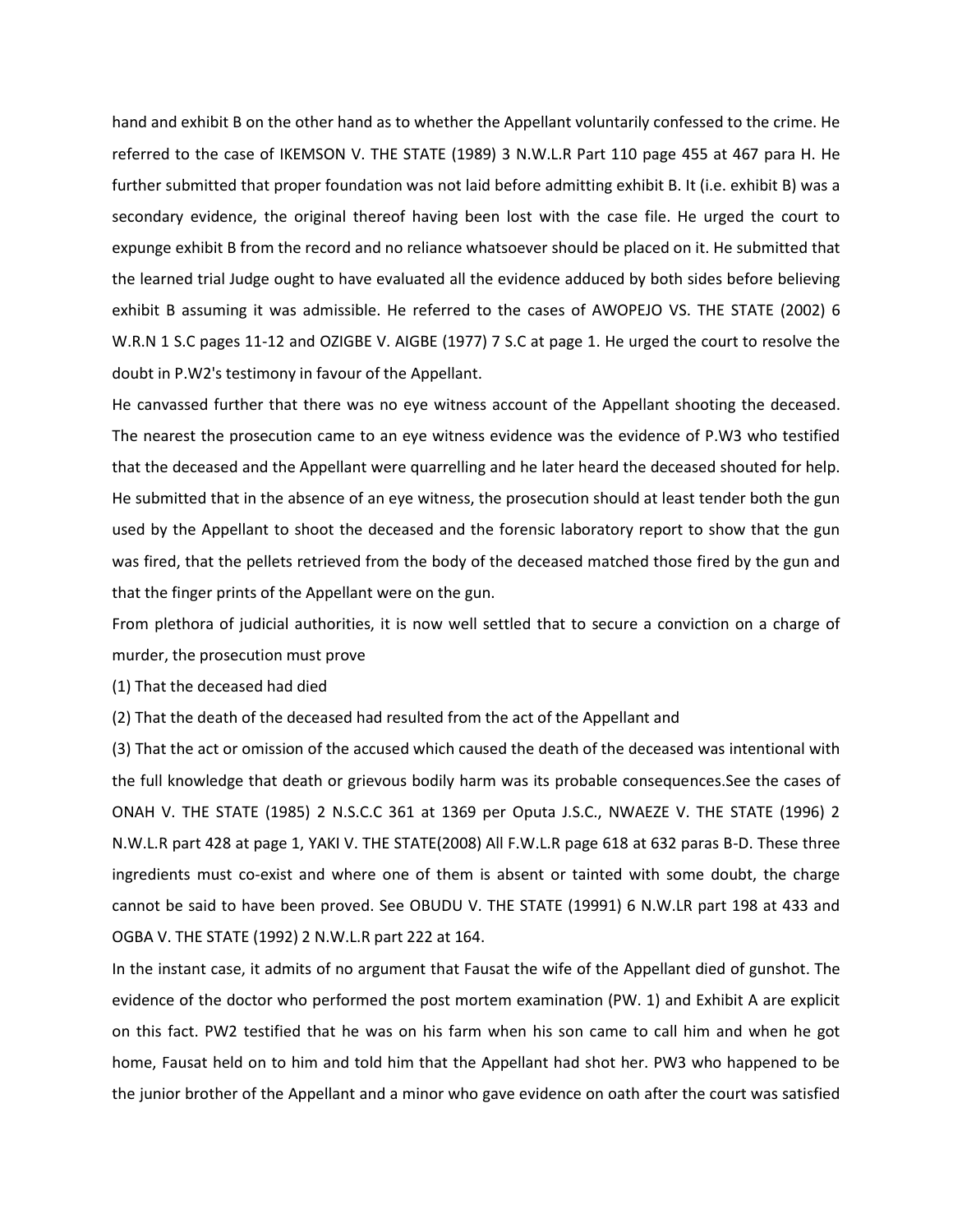that he understood the meaning of giving evidence on oath stated that the Appellant and his wife i.e. the deceased were quarrelling on 29/9/99. Suddenly he heard Fausat (the deceased) shouted for help. He saw Fausat soaked in her blood before he went to call P.W2 who was away in the farm so that he could come and take Fausat to the hospital. The statement of the Appellant exhibit B though a photocopy which is confessional showed that the Appellant was the one who shot his wife.

These are the evidence on record to link the Appellant with the offence.

From the evidence on record, the evidence of Dr. Adenekan P.W1 was that he found an entry point of a gun shot injury on the right side of the abdomen of the deceased. He opened up the abdomen and found that the liver was ruptured and he recovered a few pellets. There was internal bleedings. In his opinion, the cause of death was due to ruptured liver as a result of gunshot wound.

Coupled with the statement made by the deceased to her father in law (P.W2) that the Appellant had shot her is admissible under Section 7 of the Evidence Act. The statement formed part of the relevant fact which throws light into how the deceased got her injury. It forms part of the res gestae of the fact in issue as it explained the injury which P.W2 and P.W3 found on the deceased. The said statement was contemporaneous enough with the act of shooting and the wounds found on the deceased by the P.W2 & P.W3. The statement is admissible in proof of what happened to the deceased and even proved the caused of death. See the case of AKPAN V. THE STATE (1994) 8 N.W.L.R page 226 at 246. From the evidence of P.W1, P.W2 and P.W3 it is clearly established that the gunshot wound inflicted on Fausat by the Appellant caused her death and I so hold.

Whether the death was brought about by the intentional act of the Appellant which to his knowledge would reasonably cause the death of the deceased is what I shall now examine anon. Exhibit B is the photocopy of the statement made by the Appellant to the Police during investigation. In the statement, Appellant narrated how he had a misunderstanding with his wife about money for food for their child and how the deceased slapped him, hit him with a plate and he took a gun of a relation on the corridor and fired the deceased who was facing him. Exhibit B is confessional and corroborates the statement made by the deceased to P.W2 and showed how the deceased got the injury that eventually killed her.

Let me however quickly say that in our jurisprudence, a man is taken to have intended the natural consequences of his act. I will also add that the Appellant shooting the deceased with a gun knew to his knowledge that it would cause death and it is heavier in retaliation for slapping and hitting one with a plate. I hold that the act of the Appellant which caused the death of the deceased was intentional with the full knowledge that death or grievous bodily harm was its probable consequences. See the cases of OMINI V. THE STATE (1999) 12 N.W.L.R Part 630 at 168; NWAEZE V. THE STATE (1996) 2 N.W.L.R part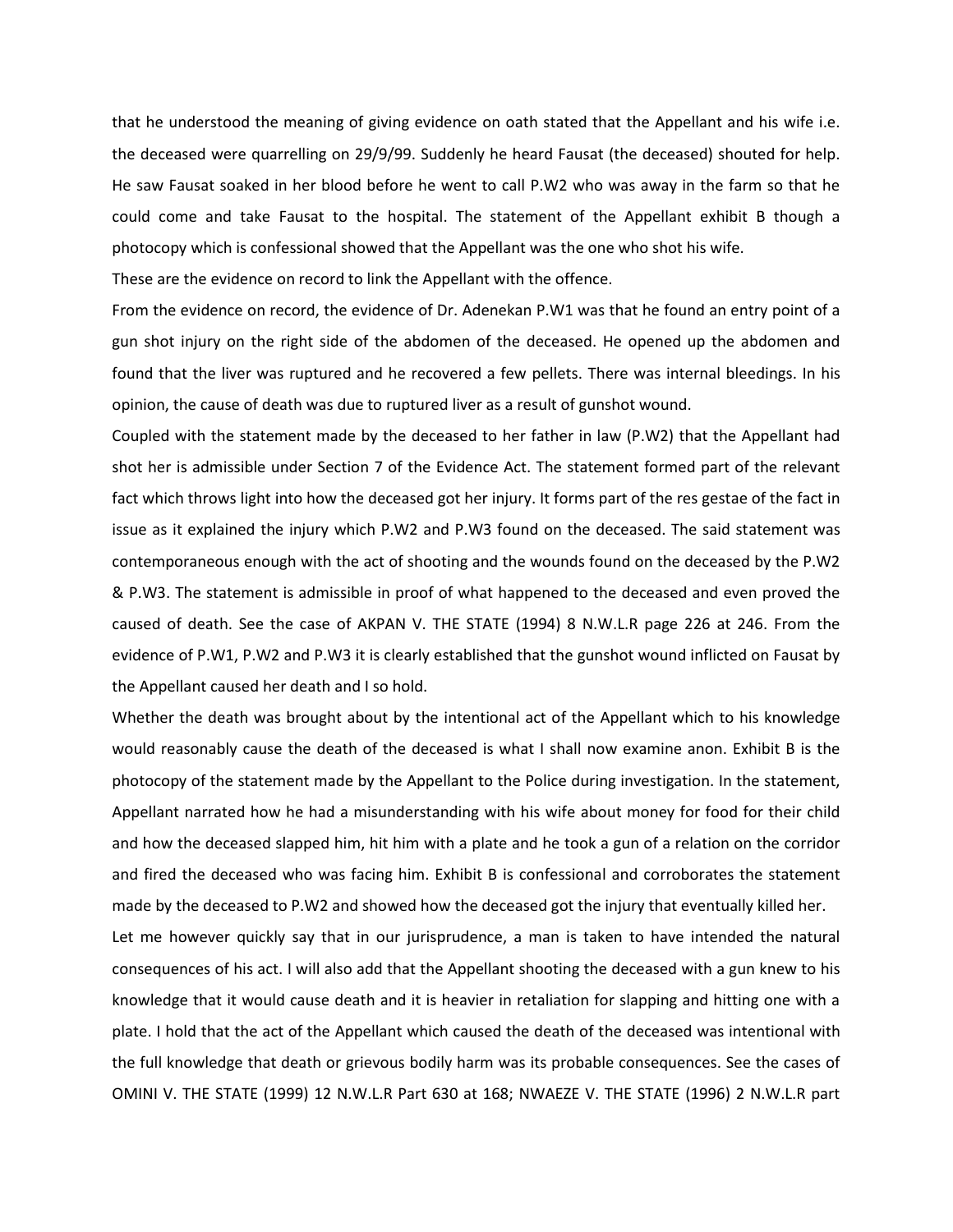428 at 11; GIFA V. THE STATE (1996) 4 N.W.L.R Part 443 at 375 and THE STATE V. AZEEZ (2008) Vol. 43 W.R.N page 1 at pages 36-37 lines 20- 20 per Mohammad J.S.C.

At the trial, the Appellant denied or retracted his confessional statement i.e. Exhibit B. Retraction from a confessional state by an accused person of having made such a statement does not ipso facto render it inadmissible in evidence and in this respect a confession contained in a statement made to the Policies not to be treated differently from any other confession. See BATURE V. THE STATE (1994) 1 N.W.L.R part 320 at 267; SHITTU V. THE STATE (1990) 1 ALL N.L.R at 228; EGHOGHONOME VS THE STATE (1993) 7 N.W.L.R Part 306 at 383 and AYO V. THE STATE (2009) VOL. 8 W.R.N page 134 at pages 152-153 lines 35- 5.

To determine the truth or voluntariness of an accused person, the Court would have to consider the following:

(1) Is there anything outside the confession to show that it is true? P.w1 Dr. Adeneken who performed the postmortem examination stated that he found an entry point of a gunshot on the right side of the abdomen of the deceased. When he opened up the abdomen, he recovered a few pellets and he concluded that the cause of death was as a result of gun shot wound. See page 13 lines 11-15 of the record.

(2) Is it corroborated? The statement made by the deceased to her father in law (P.W2) that the Appellant had shot her which is admissible under Section 7 of the Evidence Act as to how the deceased got the injury found on her has corroborated the confessional statement i.e. Exhibit B. See page 14 lines 6-7 of the record.

(3) Are the relevant statements made in it of facts true as far as they can be tested? The fact of the appellant quarrelling with the deceased in the said statement Exhibit B was also corroborated or confirmed by P.w3 in his evidence that the Appellant and the deceased were quarrelling See page 15 lines 10-12 of the record. The Police could not have manufactured the facts contained in Exhibit B.

(4) Whether the Appellant had the opportunity of committing the crime. The Appellant's alibi was raised for the first time in court when he was giving evidence and P.w3 in his evidence stated at page 15 lines 14-15 thus "On that date myself, my junior brother Olaolu, the accused and late Fausat were the people at home". The statement had fixed the Appellant at the scene of crime. The Appellant said he escaped after firing in Exhibit B. See page 9 line 17.

(5) Is his confession possible? It is possible for young couple to quarrel over feeding allowance of their child when faced with financial problem see Exhibit B.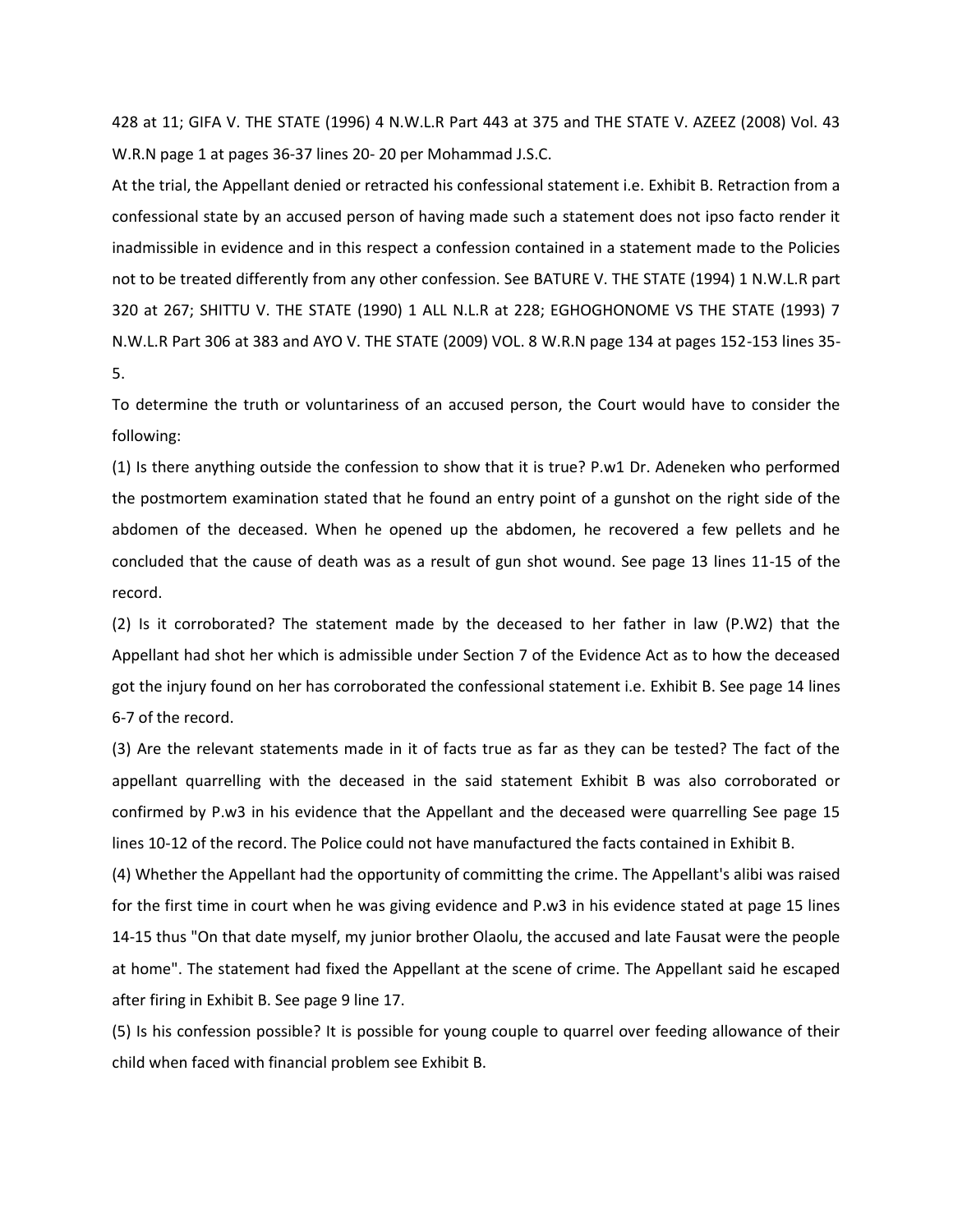(6) Is it consistent with other facts, which have been ascertained and have been proved? It is consistent with the evidence of P.W1, P.W2 and P.W3 on the record of proceedings.

Let me say also that in murder cases, the failure to tender in evidence the instrument used for committing the offence of murder i.e. the gun in this instance or failure to take the exhibit for forensic analysis is not fatal to the case of the prosecution or sufficient to dislodge the case of the prosecution that there was no proof beyond reasonable doubt. P.W4, I.P.O in this case at page 18 lines 2-4 gave an explanation as to why he did not produce the gun. He said 'The scene of crime was visited by me led by Inspector Kolawole and a dane gun was recovered which the accused used in firing the deceased. The dane gun is still in the exhibit room as I do not know the registration number since the original case file is missing."

I see him as a credible witness for speaking the truth and this explains why the gun was not tendered in Court.

On the issue of the voluntariness of the confessional statement i.e. exhibit B Appellant's Counsel did not object at the stage of tendering the statement. The appropriate stage to raise an objection to a confessional statement is when it is about to be tendered in evidence especially where the accused person is represented by Counsel and it is assumed that he ought to know what to do at each stage of proceeding. The retraction was made when the Appellant was testifying at the trial Court. Any belated denial of the voluntariness of a confessional statement or its retraction is a mere after thought. See: NWACHUKWU V. STATE (2004) 17 N.W.L.R Part 902 at 262; USUANG V. STATE (2009) 1 ALL F.W.L.R pg 1203 paras C-D

Order 15 of the Court of Appeal Act empowers this Court to make an order on such terms as the Court thinks just, to ensure the determination of the merits of the real question in controversy between the parties. The omission of the trial Judge to conduct trial within trial with a view to determining the voluntariness of Exhibits B does not vitiate the conviction as contended by the Appellant's Counsel. The Court of Appeal even though cannot hold a trial within trial as the trial court could have done, yet where there are sufficient materials before the Court of Appeal, it can determine the voluntariness or otherwise of a confessional statement based on the evidence on record. See the case of GEORGE V. THE STATE (2009) 1 N.W.L.R Part 1122 page 325 at 350 paras G-H. Exhibit B had been tested under the (6) six questions that a Judge should ask himself and consider before deciding on the voluntariness and I am satisfied that the confessional statement was voluntary and therefore admissible.

The Court is unable to find any contradiction in the evidence of P.W2 and P.W4 as alleged by the Appellant's Counsel as a court of law is enjoined to consider the total package of the defence and not to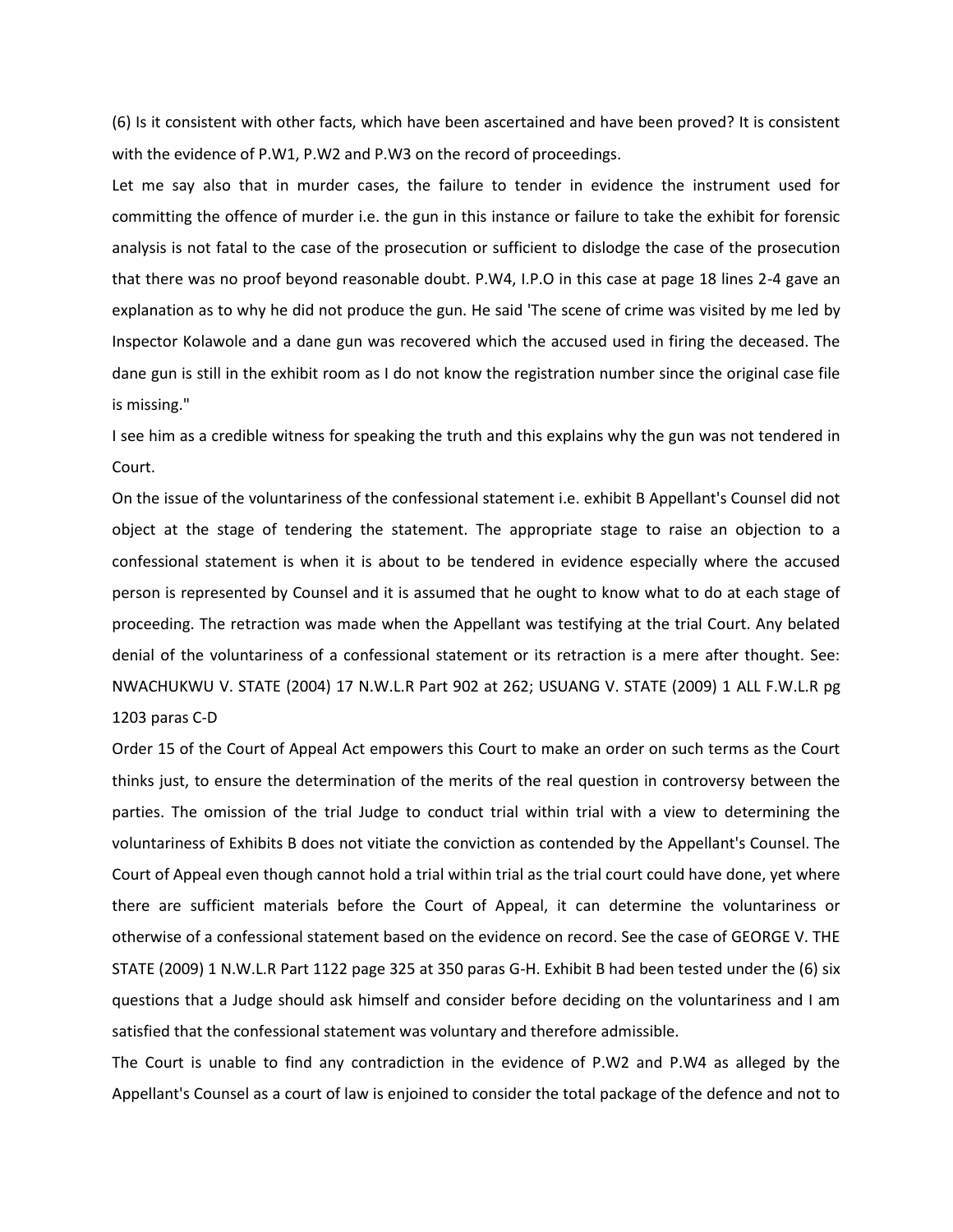go to the minutest details. If every contradiction however trivial to the overwhelming evidence before the trial, will vitiate a trial, all prosecution cases will fail. Human faculty may miss details due to lapse of time and error in narration in order of sequence. A contradiction to be fatal to the prosecution's case must go to the substance of the case and not be of minor nature. See SELE V. THE STATE (1993) 1 S.CN.J part 1 at page 15; YAKI V. STATE (2008) ALL F.W.L.R part 440 page 618 at 644 paras B-C. P.w2's evidence under cross examination that the Appellant told the Police that he never knew how the incident happened is self serving being the father of the Appellant. I am inclined to believe that he gave this answer to save the life of his son who is the Appellant. Justice is not to the Appellant alone, the deceased in her lonely grave is crying for justice and there must be justice for the society at large too.

The Court holds from the evidence on record that Fausat Sunday died, that her death was as a result of the gunshot which resulted from the Appellant's act and taking into account the nature of the weapon used and the part of the body affected on the deceased by the act of the Appellant, the Court is not left in any doubt that the Appellant knew or had reason to believe that death would be the likely consequence of his action. The prosecution has proved the charge beyond reasonable doubt.

P.W4 laid proper foundation for tendering the photocopy of Exhibit B.

He told the Court thus:

"I was later transferred and I handed the case file to Inspector Johnson who later transferred to Lagos and the case file was transferred to late Corporal Warri and since then the case file could not be traced. The case file was earlier duplicated and sent to D.P.P."

See page 17 lines 21-24 of the record of proceedings. The learned trial Judge gave adequate evaluation of the evidence for the prosecution and the defence. He also considered possible defences that were not even raised by the Appellant before arriving at his decision. Issues 1 & 4 are hereby resolved against the Appellant.

On issue 2 Learned Counsel to the Appellant submits that the failure of the prosecution to investigate and disprove the alibi of the Appellant raises a reasonable doubt against the testimony of P.w2 which placed the Appellant at the scene of the crime. He submitted that the testimony of P.W2 was one of the major pieces of evidence upon which the Appellant was convicted. He urged the Court to resolve the doubt created by the failure of the Police to cross check the Appellant's alibi in favour of the Appellant.

It is settled principle of law that it is not every failure of the Police to investigate an alibi raised by an accused person that is fatal to the case of the prosecution. See PATRICK NJOVENS & ORS V. THE STATE (1975) 5 S.C page 12 at 47 where the Supreme Court held "There is nothing extraordinary or exoteric in a plea of alibi. Such a plea postulates that the accused person could not have been at the scene of crime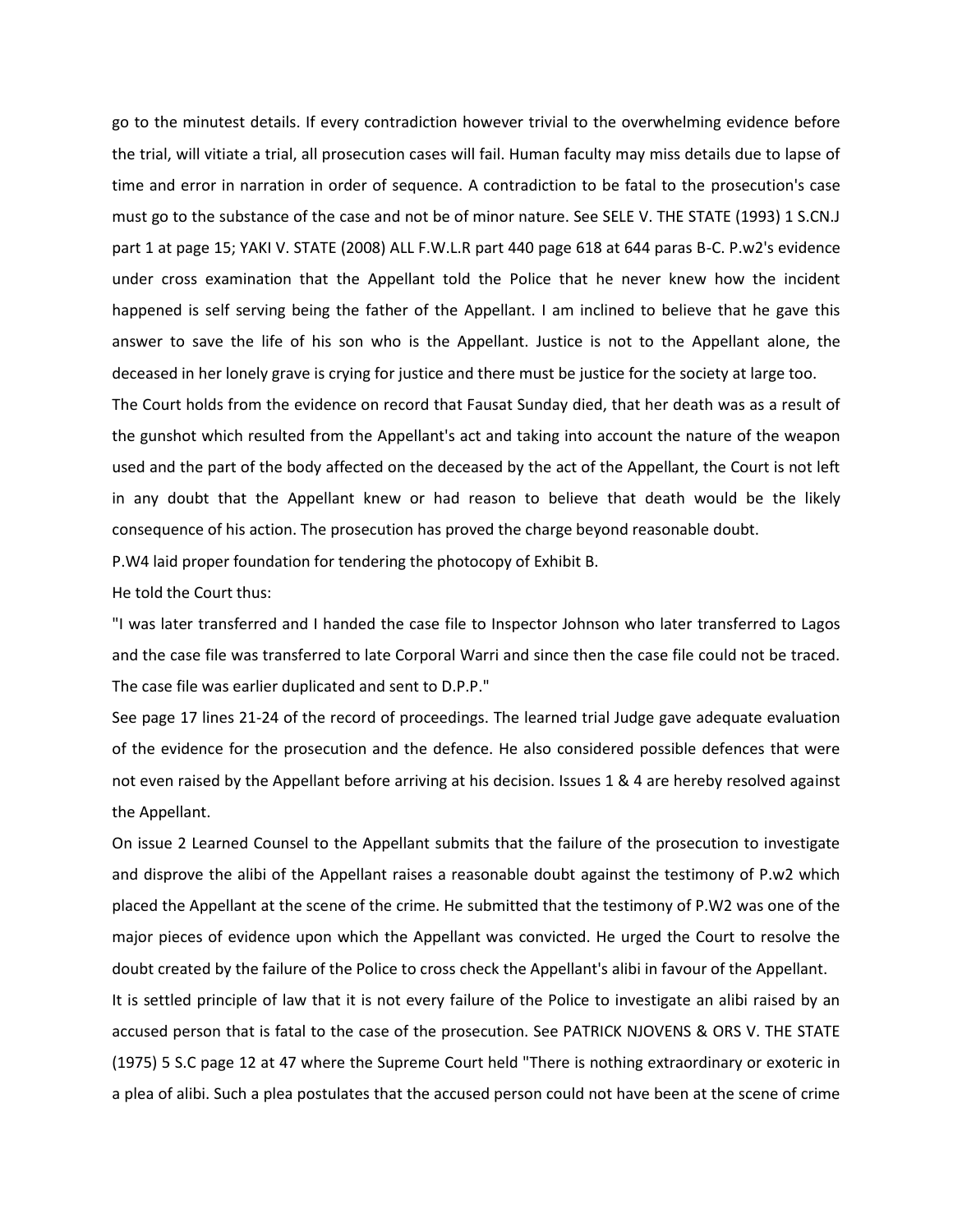and only inferentially that he was not there. Even if it is the duty of the prosecution to check on a statement of alibi by an accused person and disprove the alibi or attempt to do so, there is inflexible and for invariable way of doing this. If the prosecution adduces sufficient and acceptable evidence to fix the person at the scene of crime at the material time, surely his alibi is thereby logically and physically demolished."

In the instant case, the alibi was raised in the Court by the Appellant when he was giving evidence. The answer of P.w2 in Court to cross examination that "The accused in my presence told the Police that he never knew how the incident happened" should not be taken as an alibi but a denial of the Appellant committing the crime. The Court has made its findings on the denial. Assuming it is, the evidence of the alibi in Court raised for the first time will be like engaging the Police in a worthless exercise of investigating a bottom less defence. See STATE V. AZEEZ (2008) 43 W.R.N page 1 at 57 per Oguntade J.S.C and ONYEGBE V. THE STATE (1995) 5 S.C.N.J at 275-277. It will be a Herculean task for the Police to investigate the alibi raised when Appellant was testifying in his own defence in court. The trial Court's rejection of the plea in view of the res gestae made by the deceased to P.W2was proper. The defence of alibi will not avail the Appellant. Issue two is hereby resolved against the Appellant.

Learned Counsel for the Appellant on issue 3 submitted that the Appellant is an illiterate who can neither read, write nor understand English. He argued that the trial was conducted in breach of Section 36 (6) (c) of the 1999 Constitution of the Federal Republic of Nigeria and in breach of the Appellant's right to fair hearing. He argued further that P.w3 who is a child was tested by the Court whether he understood the nature of an oath but did not determine whether the child was sufficiently intelligent to understand questions put to him as provided by Section 155 (1) of the Evidence Act. It is only after a Court has satisfied itself that the child is sufficiently intelligent that it is required to determine if the child understands the nature of an oath and how the Court came to be satisfied was not recorded. He referred to the case of SAMBO V. THE STATE (1993) 6 N.W.L.R at 399. He urged the Court to resolve the issue in favour of the Appellant.

The opinion about a child witness is as the section clearly shows, "the opinion of the Court" so that when a Judge sits alone, he is undoubtedly the person whose opinion is relevant. See ONYEGBU V. THE STATE (1995) 14 S.C.N.J page 275 at 288. Where the child comprehends the essence of an oath and the Court is satisfied, the first question is also impliedly satisfied see PETER VS. THE STATE (1997) 12 S.C.N.J page 53 at 66 where the Supreme Court held:

"Where in the opinion of the Court, a child understands the nature of an oath, it is not necessary for the Court to carry out further preliminary investigation for the purpose of ascertaining whether the child has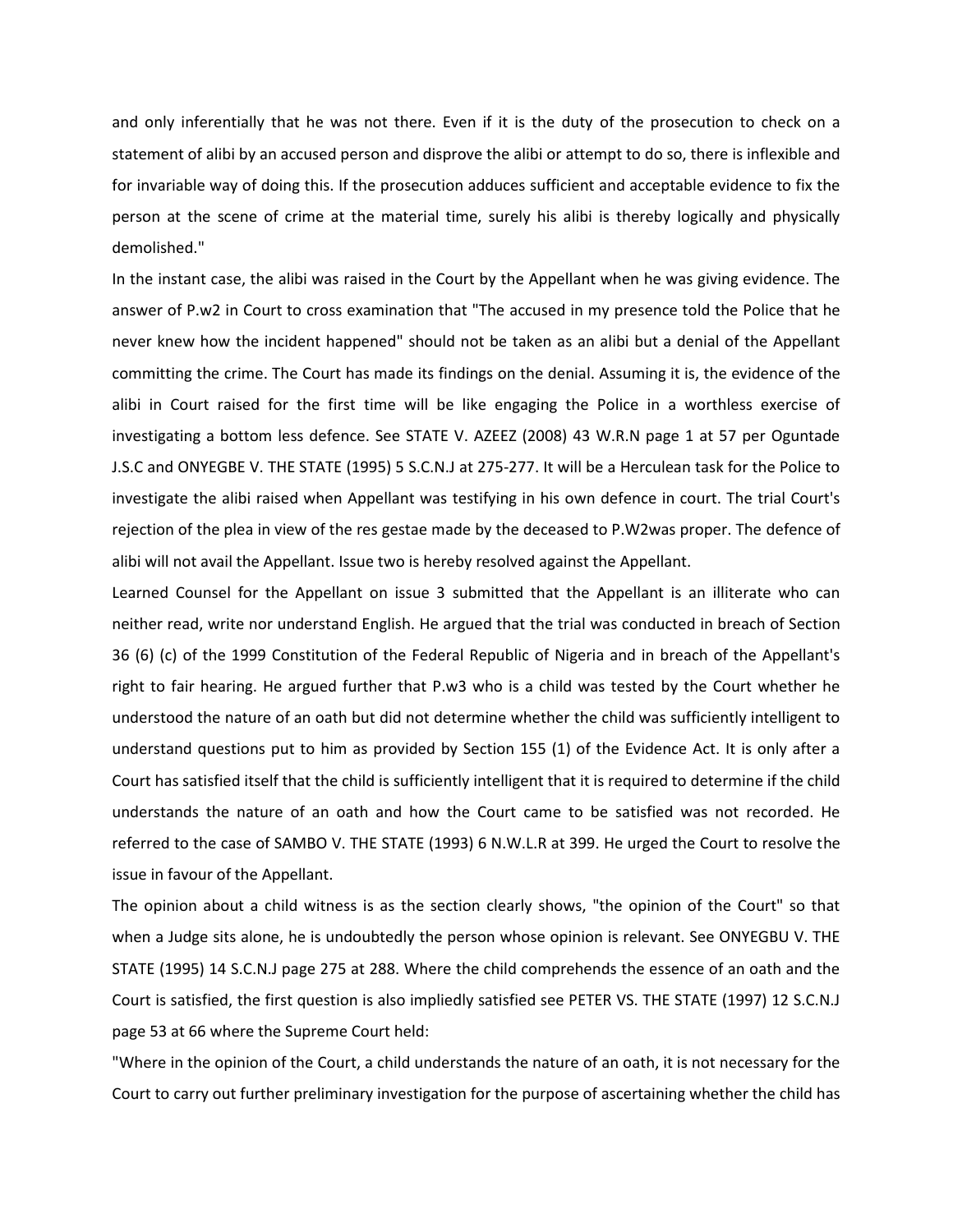sufficient intelligence to satisfy his giving evidence and understands the duty of speaking the truth as prescribed by Section 183 of the Evidence Act".

The Court was satisfied that P.w3 understood the meaning of giving evidence on oath. See page 32 lines 26-27 of the record.

The law has for long been settled that the Constitutional right granted to an accused to have an interpreter could not be invoked on appeal by an Appellant who had been represented by Counsel at the trial as a ground for setting aside a conviction unless he claimed that right at the proper time and was denied of it. An accused must therefore claim his right to an interpreter at the time of his trial not after, for the first time an appeal. See ONYIA VS. THE STATE (2008) 36 N.S.C.Q.R page 1090 at 1125 per I.T Muhammad J.S.C. Appellant was represented by Counsel at the trial Court throughout the proceedings. It is for the Appellant or his Counsel to take the initiative of bringing this fact to the notice of the Court at the earliest opportunity or as soon as the situation has arisen. If he does not claim the right at the proper time, he may not be able to have a valid complaint afterwards for example an appeal. See DURWODE V. THE STATE (2000) 12 S.C Part 1 page 1 at 18 lines 10-20. In the result I take the view that the Appellant's contention in this regard is a non starter. See also OGBA V. THE STATE (1992) 2 N.W.L.R Part 222 at 164 or (1992) 2 S.C.N.J Part 1 page 106 at 195 paras B-D per Kariby-Whyte J.5.c. The Counsel did not raise any objection. It is too late in the day to now cry wolf. Issue three is hereby resolved against the Appellant.

Having resolved all the issues against the Appellant for the reasons given in this Judgment, I am therefore of the view that the guilt of the Appellant was established beyond reasonable doubt upon the evidence led at his trial.

Accordingly this appeal lacks merit and it is hereby dismissed. The Appellant's conviction is hereby affirmed as well as the sentence imposed.

ISTIFANUS THOMAS, J.C.A.: I had the opportunity of reading in advance the lead judgment of my learned brother Modupe Fasanmi, JCA, just delivered. I entirely agree that the brutal murder of his own wife committed by the appellant was corroborated by the evidence of PW2, a father in-law to whom the deceased clearly informed him that it was the Appellant who shot her with the gun that caused her death. PW3 being a child of tender age was first put to test to ascertain his truthfulness of speaking in evidence and the child passed the test of truthfulness. The evidence of PW3 destroyed the Appellant's false defence of alibi. Based on the corroborative evidence of PWs 1, 2 and 3, it is well established that the gun shot was fired by the appellant and that fire caused the death of the deceased. Based on this